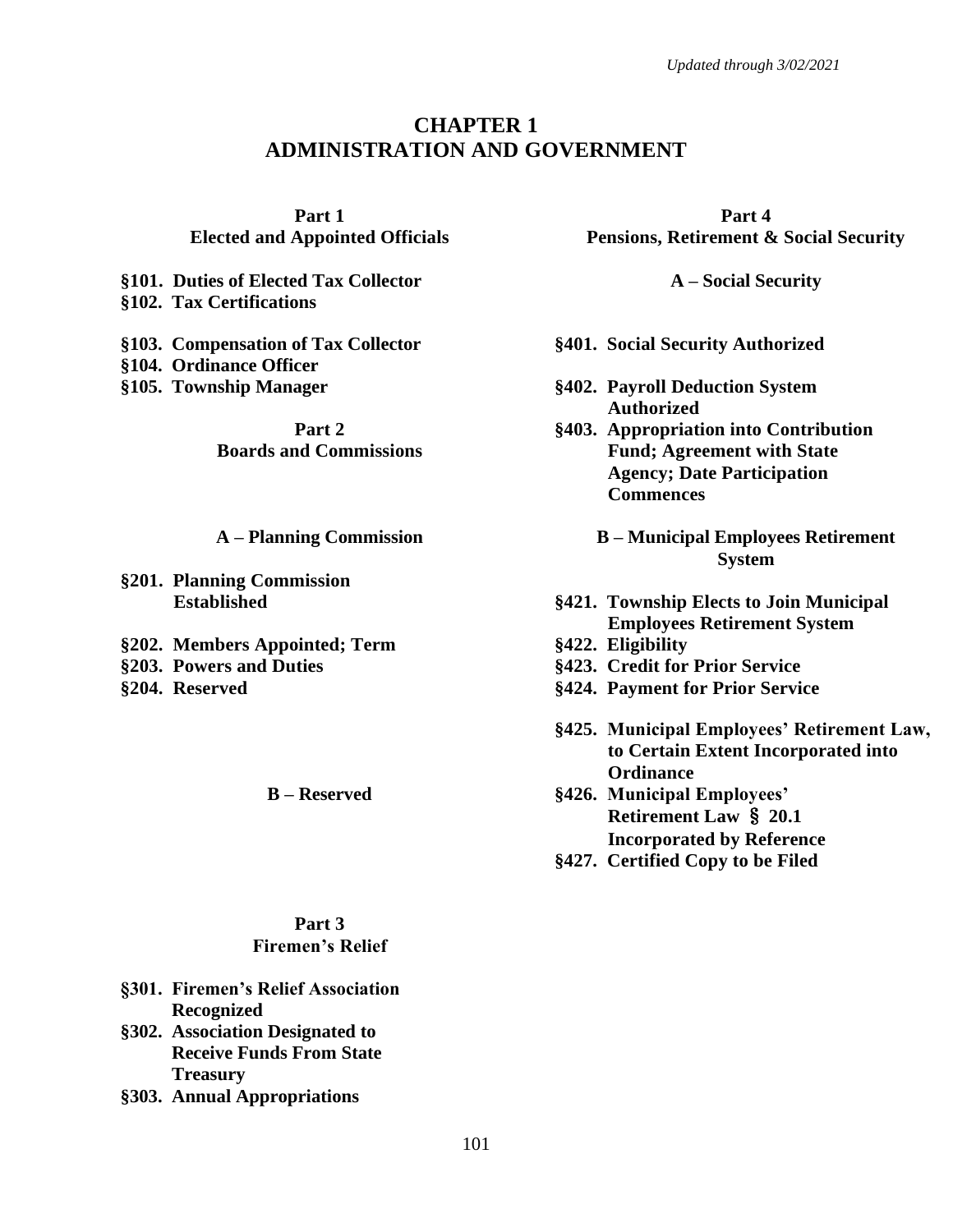#### **Part 5 Codification**

## **Part 6 Enforcement**

### **§601. Code Enforcement**

- **§501. Code Adopted**
- **§502. Effective Date**
- **§503. Repeal of Ordinances Not Contained in Code**
- **§504. Ordinance Saved from Repeal; Matters Not Affected by Repeal**
- **§505. Inclusion of New Legislation Prior to Adoption of Code**
- **§506. Changes in Previously Adopted Ordinances**
- **§507. Copy of Code on File**
- **§508. Amendments to Code**
- **§509. Code Book to be Kept Up-To-Date**
- **§510. Sale of Code Book; Supplements Provided**
- **§511. Publication; Filing**
- **§512. Severability of Code Provisions**
- **§513. Severability of Ordinance Provisions**
- **§514. Altering or Tampering with Code; Penalties for Violation**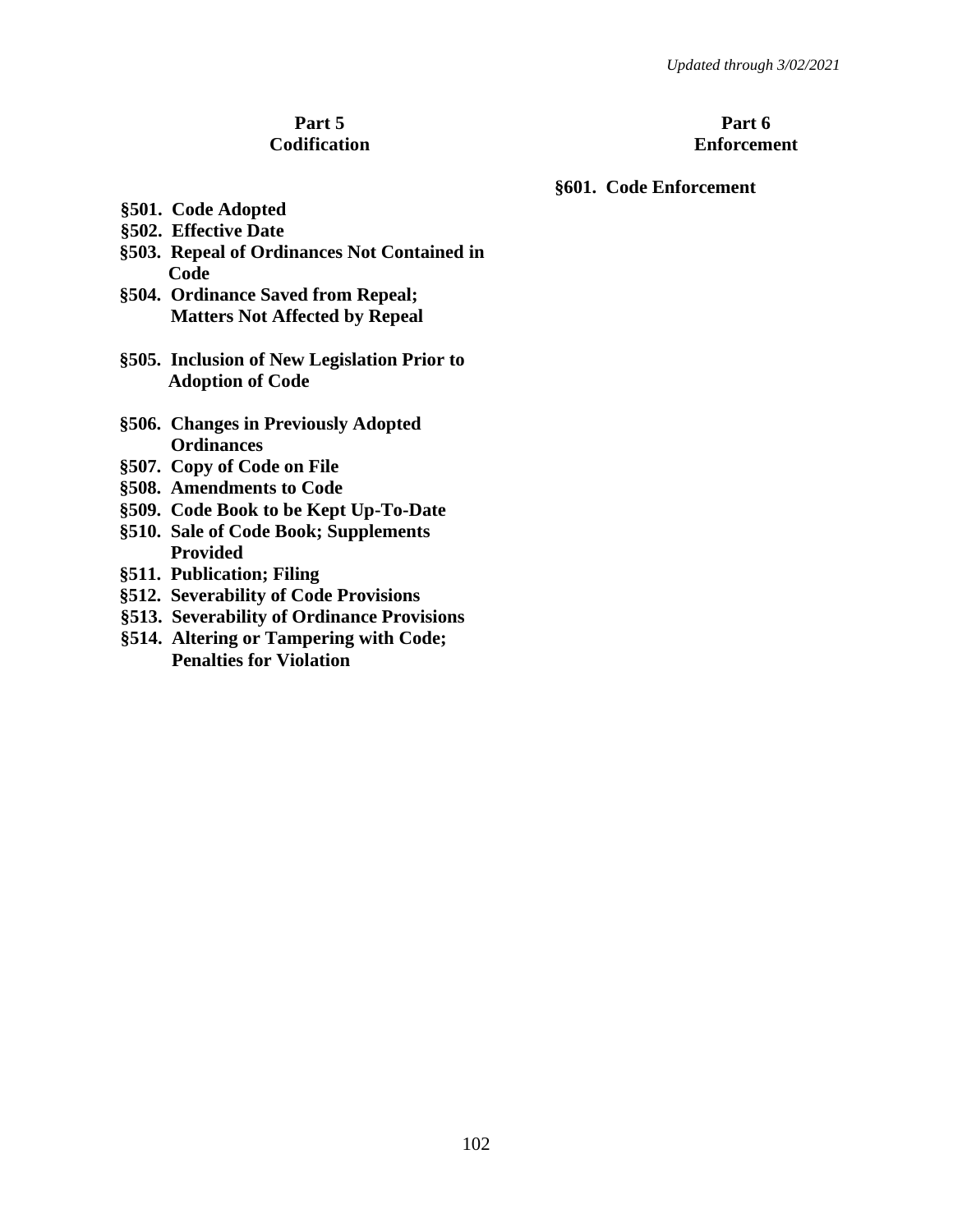#### **Part 1 Elected and Appointed Officials**

## **§101. Duties of Elected Tax Collector.**

- A. The elected tax collector of the Township of Sewickley shall on or before Friday of each week make a true, verified statement, in writing, to the Secretary of the Township for all taxes collected for the Township during the preceding seven day period, giving the names of the taxables, the amount collected from each, along with discounts granted or penalties applied, if any, and the total amount of taxes received, discounts granted and penalties applied.
- B. The elected tax collector of the Township of Sewickley shall pay over on or before Friday of each week to the Treasurer of the Township all monies collected as taxes during the preceding seven day period.

## **§102. Tax Certifications.**

- A. The duly elected Tax Collector of the Township of Sewickley shall provide, upon request, a written statement, certified by him, of the taxes and/or assessments collectible by the Tax Collector which remain due and owing for each taxable or property in the Township.
- B. The for such tax certification shall be set from time to time by Resolution of the Board of Supervisors and shall be paid to the Tax Collector at the time of the request.
- C. The Tax Collector shall remit to the Treasurer of the Township, on or before the tenth day of each and every month, all sums collected by him for the preceding calendar month for such tax certifications, along with a statement identifying the name of the requesting party, the property or taxable involved, the date of the request and certification and the sum charged and collected.
- D. The Tax Collector shall be compensated on a monthly basis for the issuance of such tax certifications in an amount equal to the amount collected by the Tax Collector and remitted to the Township Treasurer for such tax-certifications. Said compensation shall he paid to the Tax Collector on or before the 2oth day of the month for the preceding calendar month.
- E. The compensation paid to the Tax Collector for such certifications shall be in addition to the other compensation due and payable to the Tax Collector for the collection of Township taxes and assessments.

## **§103. Compensation of Tax Collector.**

A. The elected Tax Collector of the Township of Sewickley shall receive as compensation for the collection of Real Estate Taxes and Street Light Assessments and penalties concerning the same, a sum equal to Four (4%) Percent of the amount collected, regardless of when said Tax Collector collects such Real Estate Taxes or Street Light Assessments. This compensation shall be in addition to fees received by the elected Tax Collector for Tax Certifications issued as set forth in §102 hereof.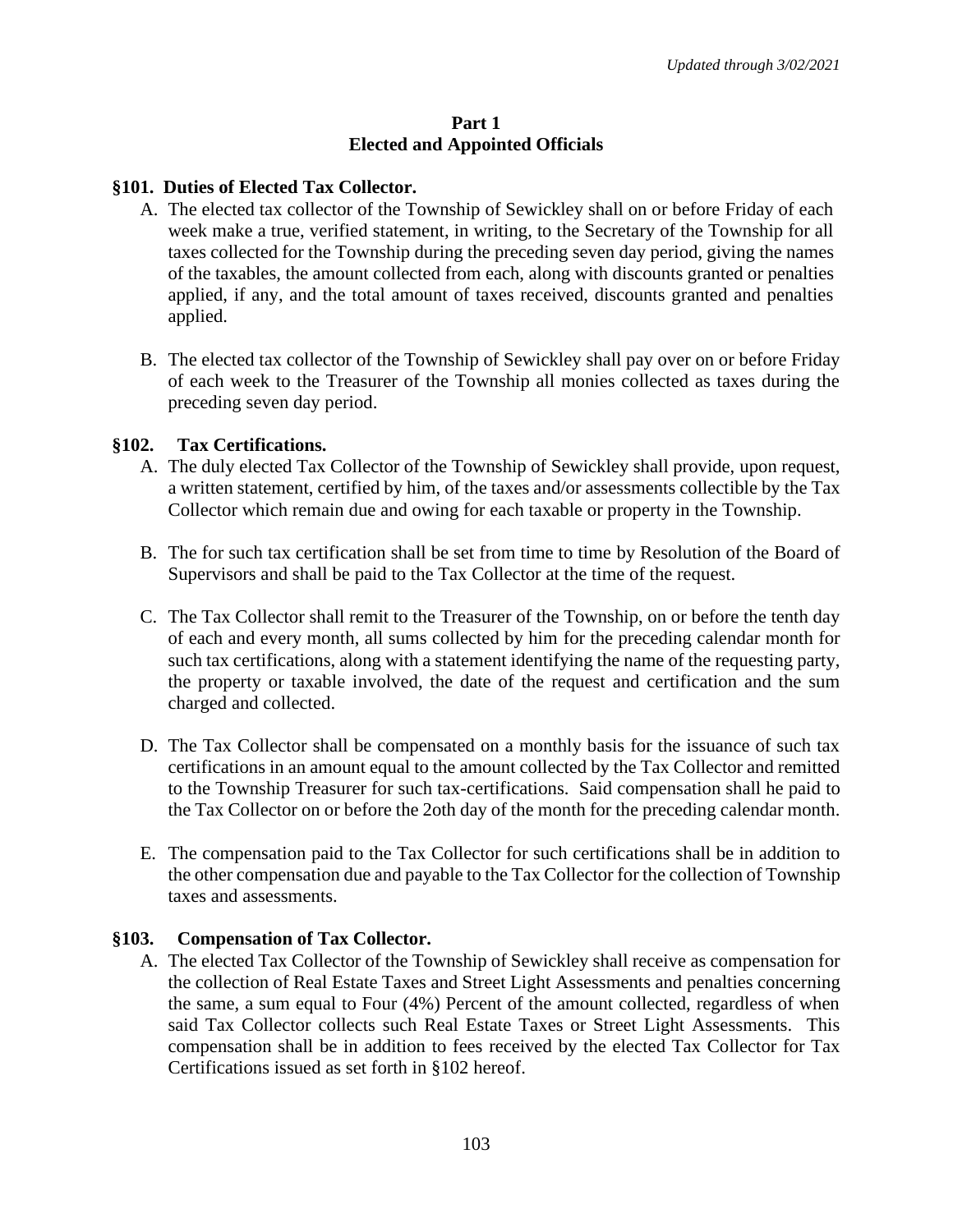B. The appointed Tax Collector for the collections of current and delinquent Earned Income Taxes, Occupation Privilege Taxes, Per Capita Taxes, and Flat Rate Residential Occupation Taxes for the Township of Sewickley shall receive as compensation for the collection of all such taxes, interest penalties, and fines concerning the same, a sum equal to One and Nine Tenths (1 and 9/10%) Percent of all such taxes, penalties, interest and fines collected.

## **§104. Ordinance Officer.**

A. The Board of Supervisors may by motion appoint and provide for the compensation of a Township employee to be known as the Ordinance Officer. Under the direction of the Board, the Ordinance Officer shall be empowered with the authority to enforce all provisions of this Code containing enforcement provisions or are otherwise enforceable by the Township pursuant to Pennsylvania law.

## **§105. Township Manager.**

- A. The office of Township Manager is hereby created by the Board of Supervisors of the Township of Sewickley, Westmoreland County, Pennsylvania.
- B. Appointment and Removal

The Manager shall be appointed by a majority of the Board of Supervisors. The Manager shall serve at the pleasure of the Board of Supervisors and may be removed at any time by a majority vote of all its members, subject to the terms of any applicable employment contract. At least 20 days before any such removal becomes effective, the Board of Supervisors shall furnish the Township Manager with a written statement setting forth its intention to remove said manager.

C. Qualifications

The Manager shall be chosen solely on the basis of the Manager's executive and administrative ability, with special reference to actual experience or knowledge of accepted practices in respect to the duties of the Manager's office as herein outlined.

D. Bond Required

Before entering upon his duties, the Manager shall give a bond to the Township with a bonding company as surety, to be approved by the Board of Supervisors in such sum as it may require, as fixed by resolution of the Board of Supervisors from time to time, conditioned for the faithful performance of duties. The premium shall be paid by the Township.

E. Compensation

The salary of the Manager shall be fixed from time to time by resolution of the Board of Supervisors.

- F. Powers and Duties
	- 1. The Manager shall be the chief administrative officer of the Township and shall be responsible to the Board of Supervisors as a whole for the proper and efficient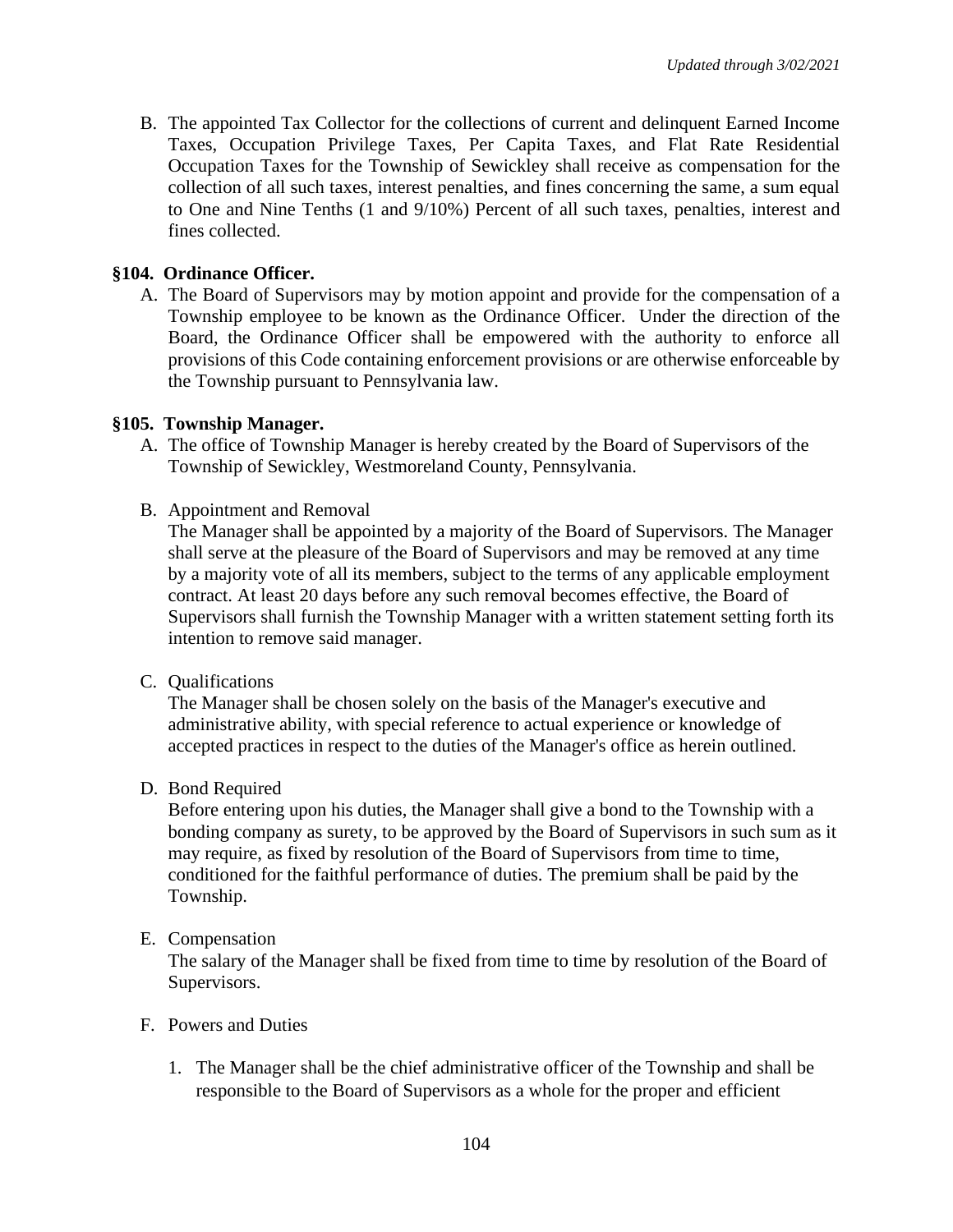administration of the affairs of the Township. The Manager's powers and duties shall relate to the general management of all Township business not expressly by statute imposed or conferred upon other Township officers.

- 2. Subject to recall by ordinance of the Board of Supervisors, the powers and duties of the Township Manager shall include the following:
	- a. The Manager shall have the authority to hire and terminate employees of the Township upon the approval of the Board of Supervisors.
	- b. The Manager shall prepare and submit to the Board of Supervisors, according to an approved budget calendar, an annual operating budget for the next fiscal year and an explanatory budget message. In preparing the budget the Manager shall obtain from the head of each department, appropriate board or officer, estimates of revenue and expenditures and other supporting data as appropriate. The Manager shall be responsible for implementing the Board approved budget and shall establish and maintain efficient procedures and effective controls for all expenditures of funds in accordance with the adopted budget subject to the direction and approval of the Board of Supervisors.
	- c. The Manager shall supervise and be responsible for the activities of all municipal departments; however, operations are the direct responsibility of the respective department heads.
	- d. The Manager shall attend all meetings of the Board of Supervisors with the right to take part in the discussions, and he shall receive notice of all special meetings of the Board of Supervisors.
	- e. The Manager shall supervise the effective administration of all institutional or statutory laws, state and charter regulations and Board policy. Moreover, the Manager shall see that the provisions of all franchises, leases, permits and privileges granted by the Township are observed.
	- f. The Township Manager shall keep the Board of Supervisors informed as to the conduct of Township affairs, supply periodic reports of the condition of the Township's finances and such other reports as the Board of Supervisors requests and make such recommendations to the Board of Supervisors as he deems necessary.
	- g. The Manager shall advise the Board on the need for new or revised policies and ordinances and see that all policies and ordinances of the Board are implemented.
	- h. The Manager shall establish and maintain a centralized record system.
	- i. The Manager shall perform such other tasks as from time to time are assigned by the Board of Supervisors though not explicitly expressed in ordinance.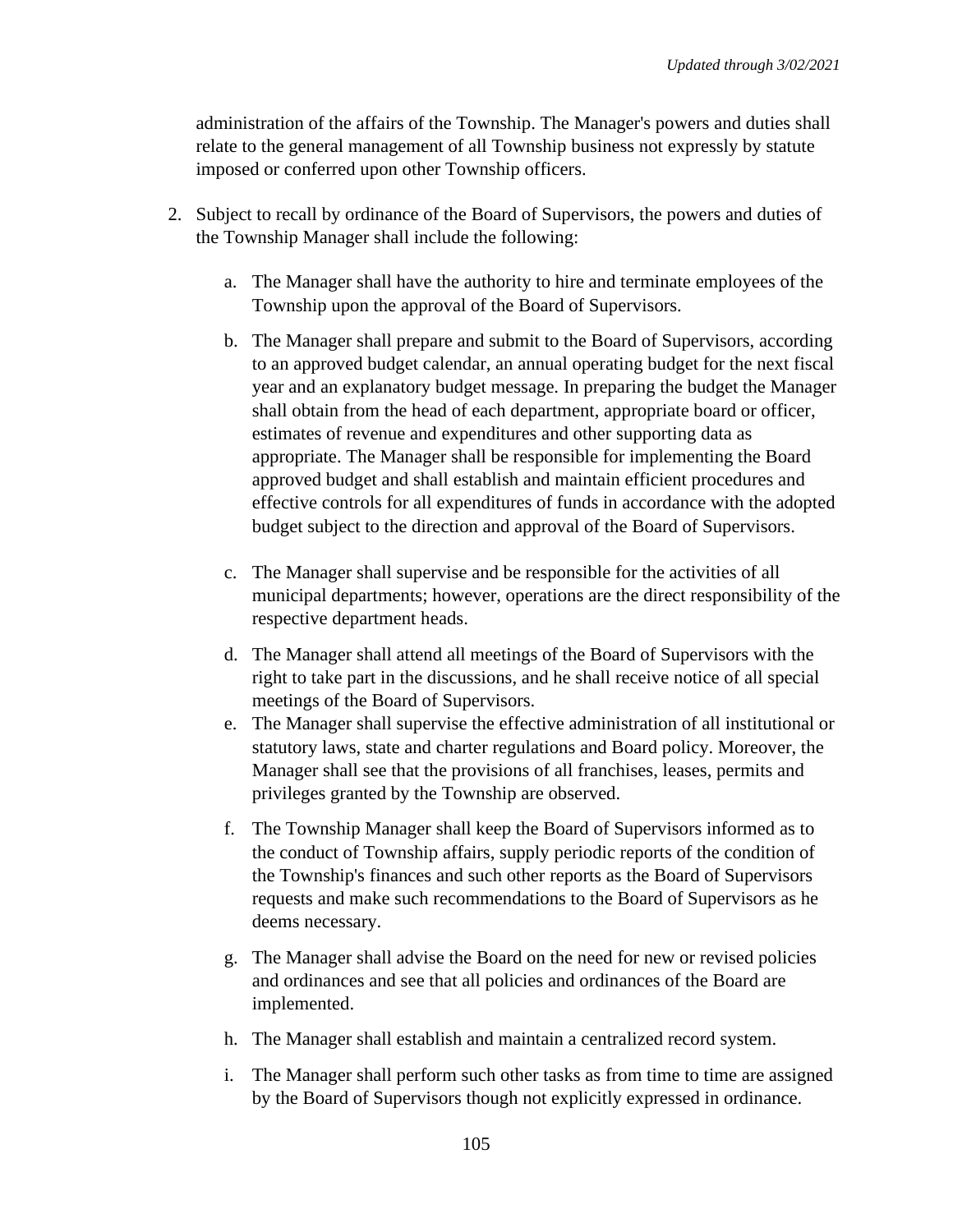### **Part 2 Boards and Commissions**

## **A – Planning Commission**

## **§201. Planning Commission Established.**

A planning commission composed of five (5) members, all of whom shall be residents of the Township, is hereby enact and ordained.

## **§202. Members Appointed; Term.**

All members of the planning commission shall be appointed by the board for a term of four (4) years.

## **§203. Powers and Duties.**

A planning commission shall have the powers set forth in Pennsylvania Municipalities Planning Code and such additional powers and duties as the Board of Supervisors shall from time to time delegate or request.

#### **§204. Reserved.**

**B – Reserved**

## **Part 3 Firemen's Relief**

## **§301. Firemen's Relief Associations Recognized.**

The Volunteer Firemen' s Relief Associations of Sewickley Township, Westmoreland County, Pennsylvania, composed of the members of Volunteer Fire Companies #1, #2, #3, and #4, are officially recognized by the Sewickley Township Board of Supervisors as organizations formed for the benefit and protection of their members and their families in case of death, sickness, temporary or permanent disability or accident.

#### **§302. Associations Designated to Receive Funds from the Treasurer of the Commonwealth.**

The Sewickley Township Volunteer Firemen's Relief Associations are hereby designated by the Sewickley Township Board of Supervisors as the official recipients of such funds as may be paid to the Township of Sewickley by the Treasurer of the Commonwealth of Pennsylvania from monies received by the Commonwealth from taxes paid on premiums for policies issued by foreign fire insurance companies.

## **§303. Annual Appropriations.**

There is hereby appropriated from the Township Treasury, annually, all such sums of money as may hereafter be paid to the Township by the Commonwealth as set forth in §302 of this Part 3, to be paid to the Sewickley Township Firemen' s Relief Associations by the Board of Supervisors of the Township upon receipt of said sums from the Commonwealth.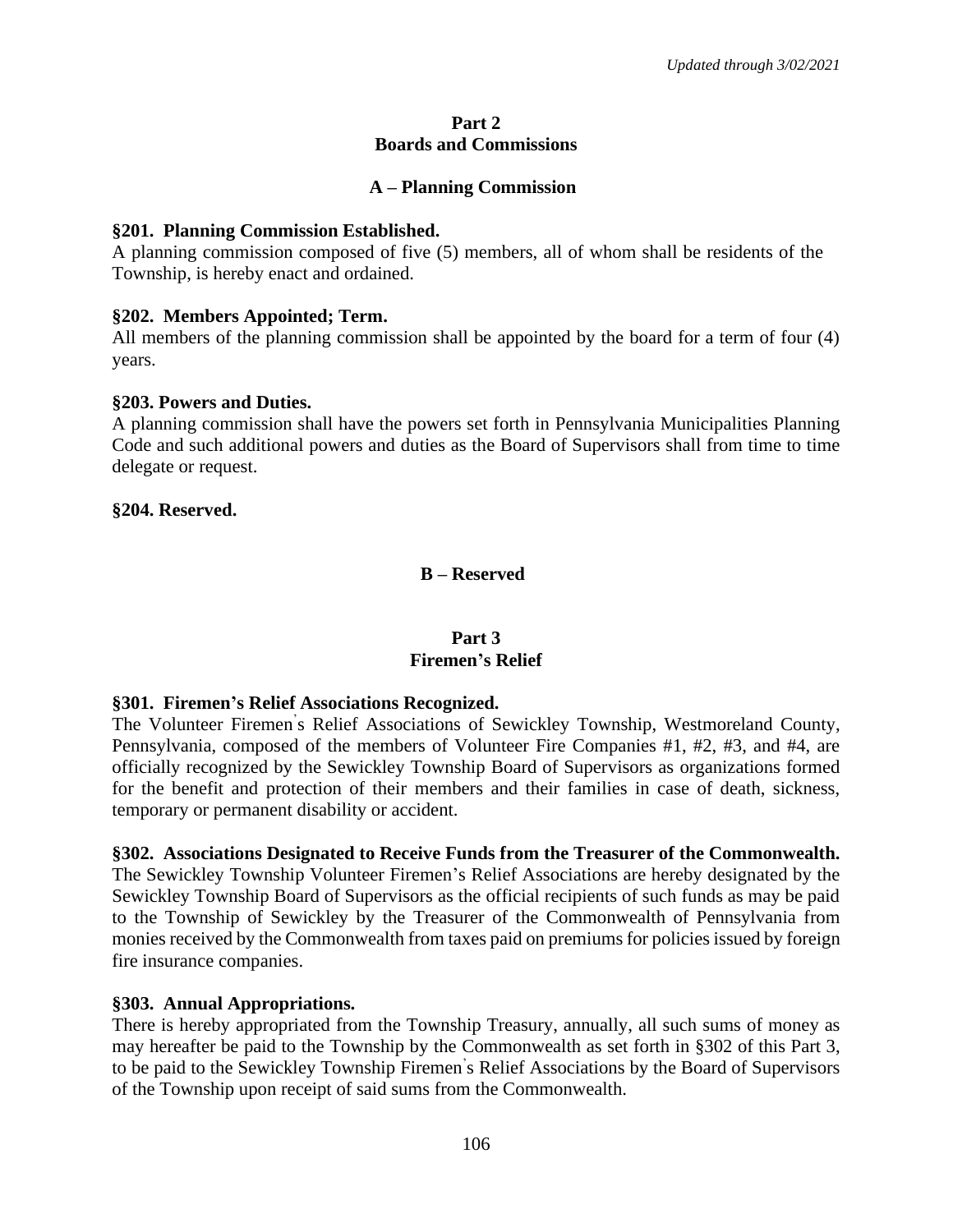## **Part 4 Pensions, Retirement and Social Security**

## **A – Social Security**

#### **§401. Social Security Coverage Authorized.**

The 1951 Session of the General Assembly of the Commonwealth of Pennsylvania, in regular session, enacted a statute, known as Act No. 491, which is the enabling Act provided for in Section 218 of Public Law 734, 81st Congress, which designated the Secretary of Labor and Industry of the Commonwealth of Pennsylvania to act as the "State Agency" to implement the coverage of employees and officers under the said Old Age and Survivors Insurance System. The Township of Sewickley is hereby authorized to execute and deliver to the State Agency a plan, or plans, and agreement, required under Section 6 of said enabling Act and the Social Security Act, to extend coverage to employees and officers of the Township of Sewickley and do all other necessary things to effectuate coverage of employees and officers under the Old Age and Survivors Insurance System.

## **§402. Payroll Deduction System Authorized.**

The Clerk is hereby authorized to establish a system of payroll deduction to be matched by Township of Sewickley to be made into the Contribution Fund of the Social Security Act through the office of the State Agency, and to make charges of this tax to the fund, or funds, from which wage or salary payments are issued to employees of the Township of Sewickley. Such payments are to be made in accordance with the provisions of the law and regulations promulgated by the State Agency and the Federal Security Administrator. Such payments which are delinquent shall bear interest at the rate of ½ of 1 percent per month until such time as payments are made.

## **§403. Appropriation into Contribution Fund; Agreement with State Agency; Date Participation Commences.**

Appropriation is hereby made from the proper fund, or funds, of the Township of Sewickley in the necessary amount to pay into the Contribution Fund as provided in Section 4 of the enabling Act and in accordance with the plan, or plans, and agreement. Authority is given to the Treasurer to enter into an agreement with the State Agency, which agreement shall be in accordance with Act No. 491 and with paragraph 218 of the Social Security Act. Such plan and agreement shall provide that the participation of the Township of Sewickley shall commence as of January 1, 1952.

## **B – Municipal Employees Retirement System**

#### **§421. Township Elects to Join Municipal Employees Retirement System.**

Sewickley Township, being a member municipality of the Pennsylvania Municipal Retirement System, hereby elects to change its member benefits in that System as authorized by the Pennsylvania Municipal Retirement Law, as amended, and does hereby agree to be bound by all the requirements and provisions of said Article and Law, as the case may be, and to assume all obligations, financial and otherwise, placed upon member municipalities by said Amendment, as the case may be. All references hereafter shall be based on benefits negotiated between the Board and the municipality under the provisions of Article IV.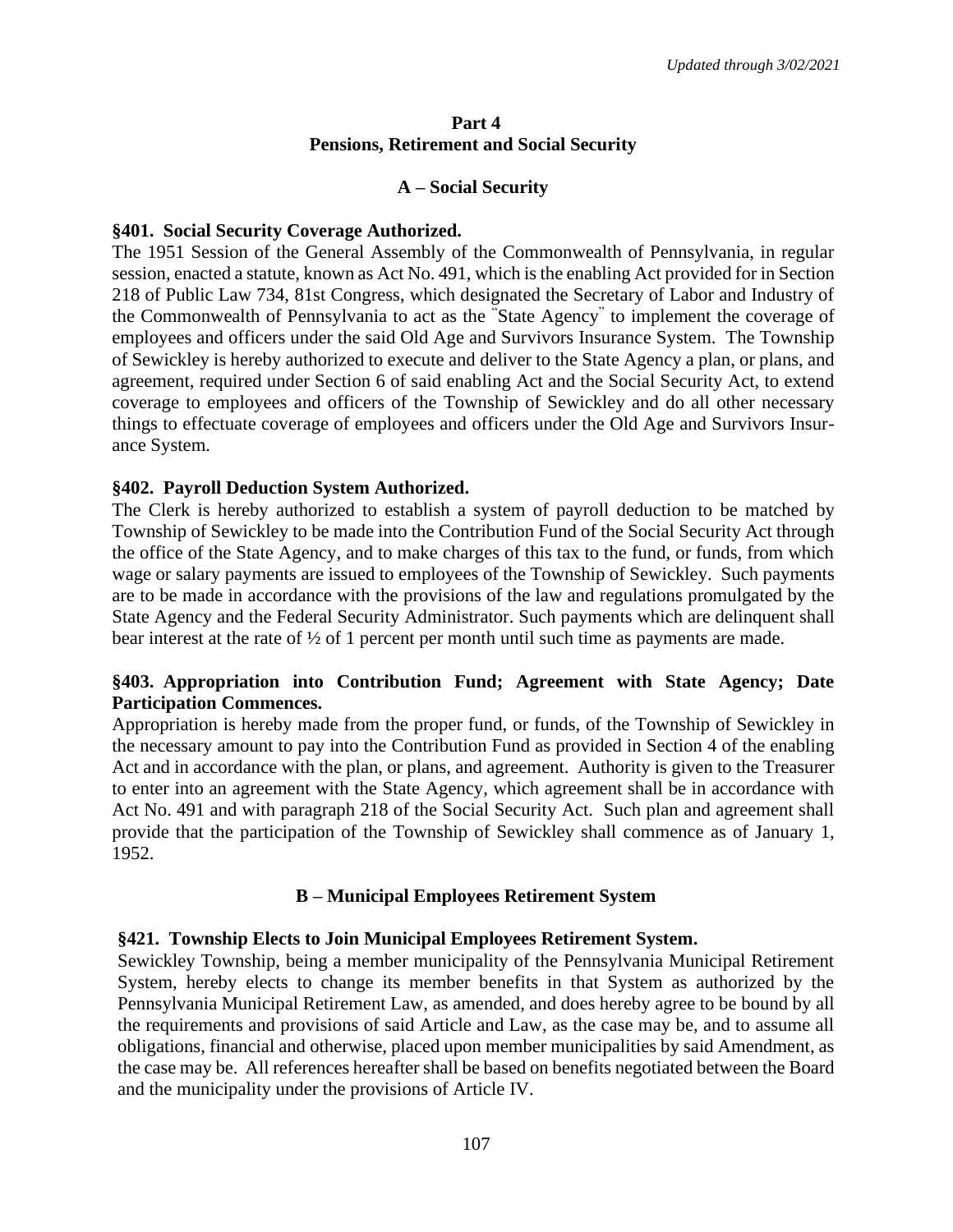## **§422. Eligibility.**

Membership in the Pennsylvania Municipal Retirement System shall be mandatory for all permanent, municipal employees, and selected officials of the Township. Membership for employees hired on a temporary or seasonal basis is prohibited, as is membership for individuals paid only on a fee basis.

## **§423. Credit for Prior Service.**

Credit for prior service for original members is granted for each year or partial year thereof that the member was employed by the Township from original date of hire. Benefits provided to members in the Agreement dated June 24, 1993, shall accrue based on all credited service granted and earned in accordance with this section.

## **§424. Payment.**

Payment for any obligation established by the adoption of this Ordinance and the Agreement between the System and Sewickley Township shall be made by the Township in accordance with the Pennsylvania Municipal Retirement Law and Act 205 of 1984, the Municipal Pension Plan Funding Standard and Recovery Act.

## **§425. Agreement for Benefits.**

As part of this Ordinance, the Township agrees that the System shall provide the benefits set forth in the Agreement between the Board and Sewickley Township, dated June 24, 1993. The passage and adoption of this Ordinance by Sewickley Township is an official acceptance of said Agreement and the financial obligations resulting from the administration of said benefit package. Sewickley Township hereby assumes all liability for any unfundedness created or which may be created due to the acceptance of the benefit structure outlined in the above-referenced Agreement.

#### **§426. Repeal of Prior Provisions.**

Sewickley Township intends this Ordinance to be the complete authorization of the Township plan and, therefore, specifically repeals the previous Agreement and Ordinance.

## **§427. Certified Copy to be Filed.**

A duly certified copy of this Ordinance and the referenced Agreement shall be filed with the Pennsylvania Municipal Retirement System of the Commonwealth of Pennsylvania. Membership for the municipal employees of Sewickley Township in the Pennsylvania Municipal Retirement System shall be effective the first day of January, 1975, with the revised plan structure in the Agreement dated June 24, 1993, effective the first day of June, 1993.

#### **Part 5 Codification**

#### **§501. Code Adopted.**

This codification of a complete body of ordinances for the Township of Sewickley, County of Westmoreland, Commonwealth of Pennsylvania, codified and consolidated into titles, chapters and sections, together with an Appendix and Index when available, is hereby approved, adopted,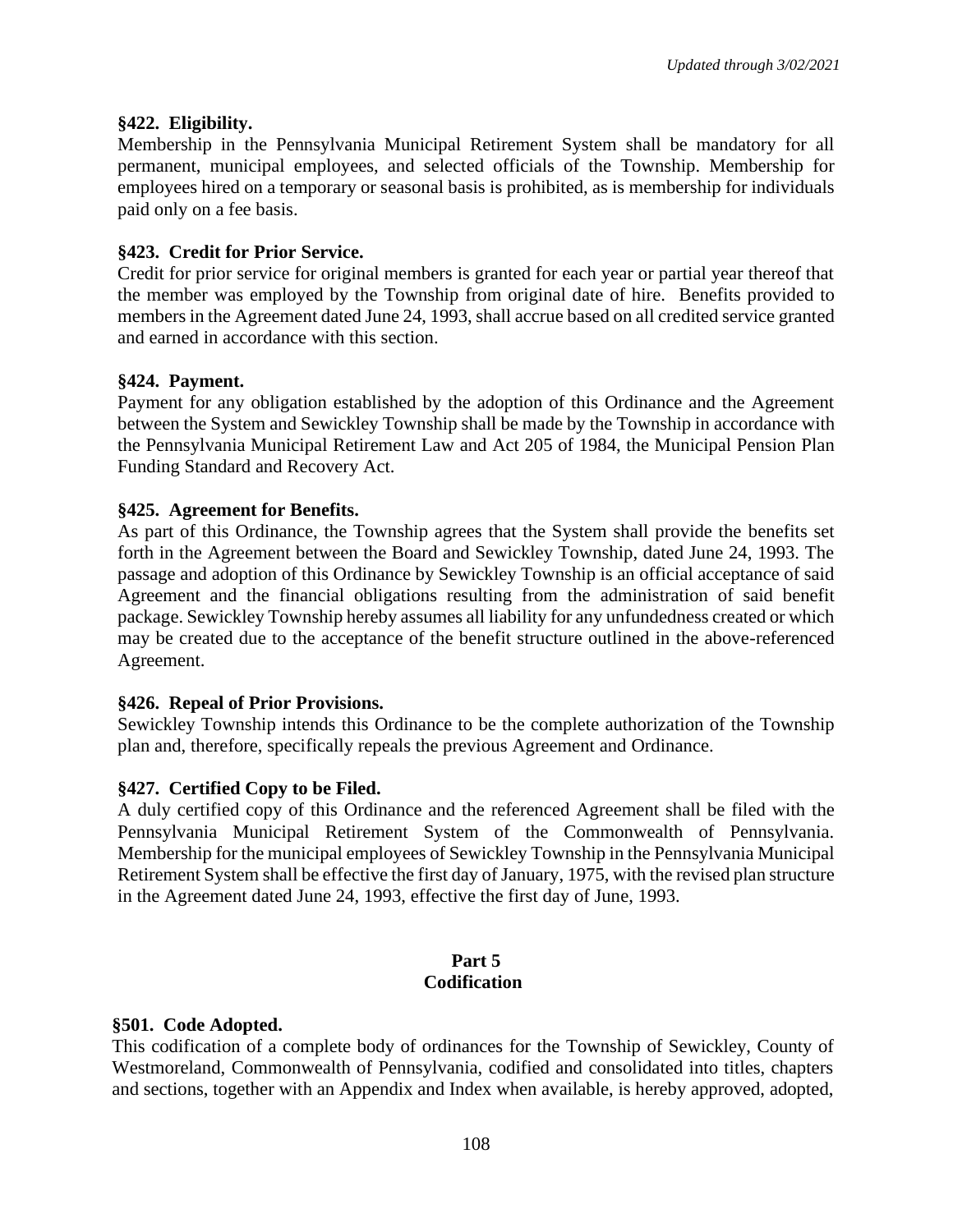ordained and enacted as the "Code of the Township of Sewickley," hereinafter known and referred to as the "Code," pursuant to the appropriate provisions of the Second Class Township Code.

## **§502. Effective Date.**

All provisions of this Code shall be in full force and effect on and after July 1, 2012. Until such time, all existing codes and ordinances shall remain in full force and effect as previously adopted.

## **§503. Repeal of Ordinances Not Contained in Code.**

All ordinances or parts of ordinances of a general and permanent nature adopted by the Township of Sewickley and in force on the date of the adoption of this ordinance, and not contained in this Code, are hereby repealed as of the effective date of this ordinance, except as hereinafter provided.

# **§504. Ordinance Saved from Repeal; Matters Not Affected by Repeal.**

The adoption of this Code and the repeal of ordinances provided for in Section 3 hereof shall not affect the following ordinances, rights and obligations, which are hereby expressly saved from repeal:

- A. Any ordinance adopted subsequent to January 1, 2012.
- B. Any right or liability established, accrued, or incurred under any legislative provision of the Township prior to the effective date of this ordinance or any action or proceeding brought for the enforcement of such right or liability.
- C. Any offense or act committed or done before the effective date of this ordinance in violation of any legislative provision of the Township, or any penalty, punishment or forfeiture which may result therefrom.
- D. Any prosecution, indictment, action, suit or other proceeding pending or any judgment rendered prior to the effective date of this ordinance, brought pursuant to any legislative provision of the Township.
- E. Any franchise, license, right, easement, or privilege heretofore granted or conferred by the Township.
- F. Any ordinance providing for the laying out, opening, altering, widening, relocating, straightening, establishing of grade, changing of name, improvement, acceptance or vacation of any right-of-way, easement, street, road, highway, park or other public place.
- G. Any ordinance or resolution appropriating money or transferring funds, promising or guaranteeing the payment of money or authorizing the issuance and delivery of any bond of the Township, or other instruments or evidence of the Township's indebtedness.
- H. Any ordinance authorizing the purchase, sale, lease or transfer of property, or any lawful contract or obligation.
- I. Any ordinance annexing land to the Township.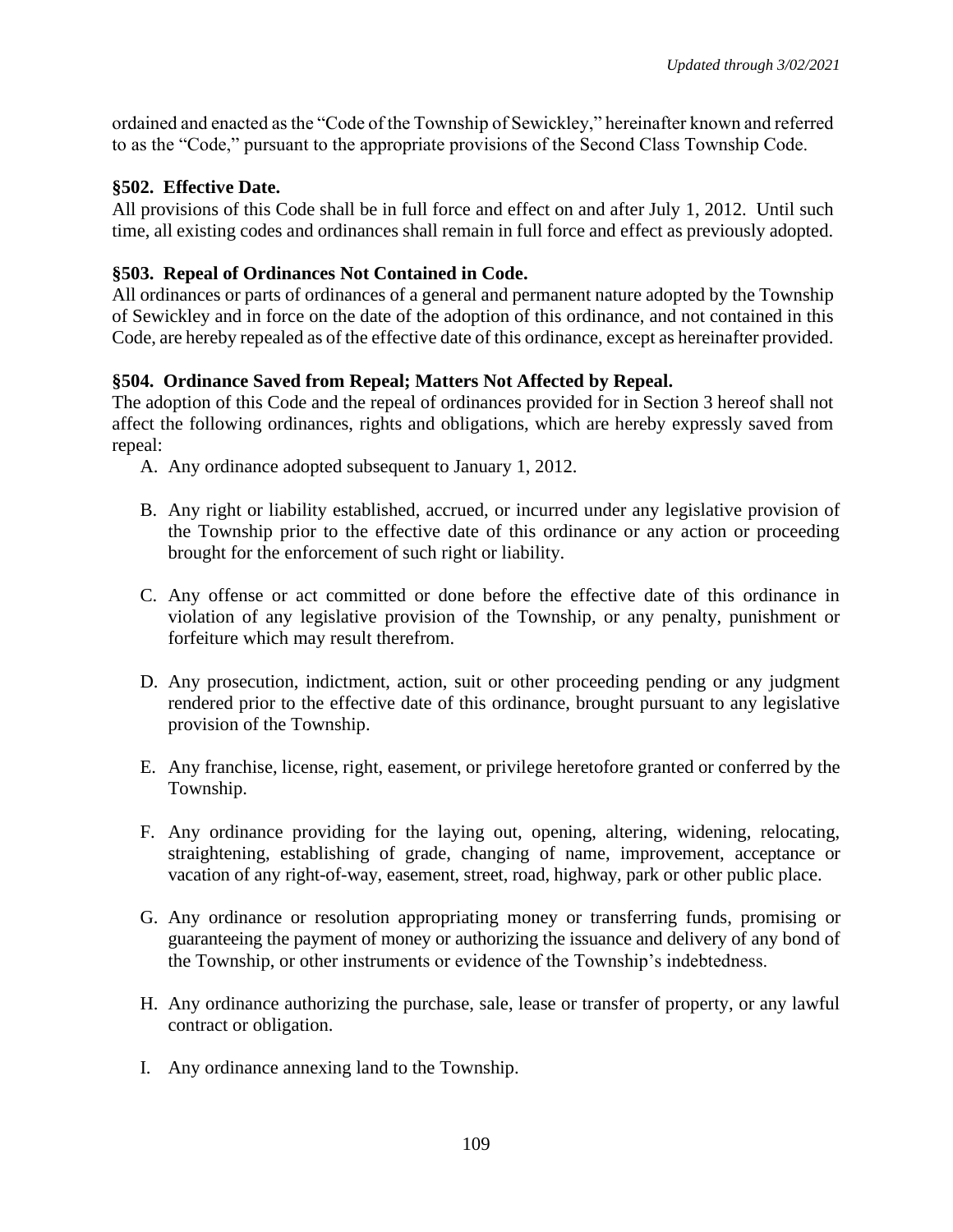- J. Any ordinance designating the boundaries of water or sewer districts.
- K. Any ordinance establishing the levy or imposition of taxes, special assessments or charges.
- L. Any ordinance accepting or dedicating property.
- M. Any ordinance amending the Zoning Map, which shows the boundaries of zones created by the Zoning Ordinance.

## **§505. Inclusion of New Legislation Prior to Adoption of Code.**

All ordinances of a general and permanent nature adopted subsequent to the date given in Section 502 hereof and/or the date of adoption of this ordinance are hereby deemed to be a part of this Code and shall, upon being printed, be included therein. Attested copies of all such legislation shall be temporarily placed in the Code until printed supplements are included.

## **§506. Changes in Previously Adopted Ordinances.**

- A. In compiling and preparing the ordinances of the Township of Sewickley for adoption and revision as part of the Code, certain grammatical changes and other minor changes were made in one (1) or more of said ordinances. It is the intention of the Board of Supervisors that all such changes shall be adopted as part of the Code as if the ordinances so changed had been previously formally amended to read as such.
- B. Certain changes of a substantive nature were made to various ordinances found within the Code and certain new materials have been added to the Code. These changes and additions were made to bring the provisions into conformity with the desired policies of the Board of Supervisors and it is the intent of said Board of Supervisors that all such changes and additions be adopted as part of the Code as if the ordinances so changed or added had been previously formally amended to read as such.

## **§507. Copy of Code on File.**

A copy of the Code in a bound volume has been filed in the office of the Township of Sewickley and shall remain there for use and examination by the public until final action is taken on this ordinance; and if this ordinance shall be adopted, such copy shall be certified by the Secretary to the Board of Supervisors, as provided by law, and such certified copy shall remain on file in the office of the Secretary, available to persons desiring to examine the same during all times while the said Code is in effect.

## **§508. Amendments to Code.**

Any and all additions, deletions, amendments or supplements to the Code, when passed and adopted in such form as to indicate the intention of the Board of Supervisors to be a part thereof, shall be deemed to be incorporated into such Code so that reference to the Code shall be understood and intended to include such changes. Whenever such additions, deletions, amendments, or supplements to the Code shall be adopted, they shall thereafter be printed and, as provided hereunder, inserted in the bound volume containing the said Code, as amendments and supplements thereto.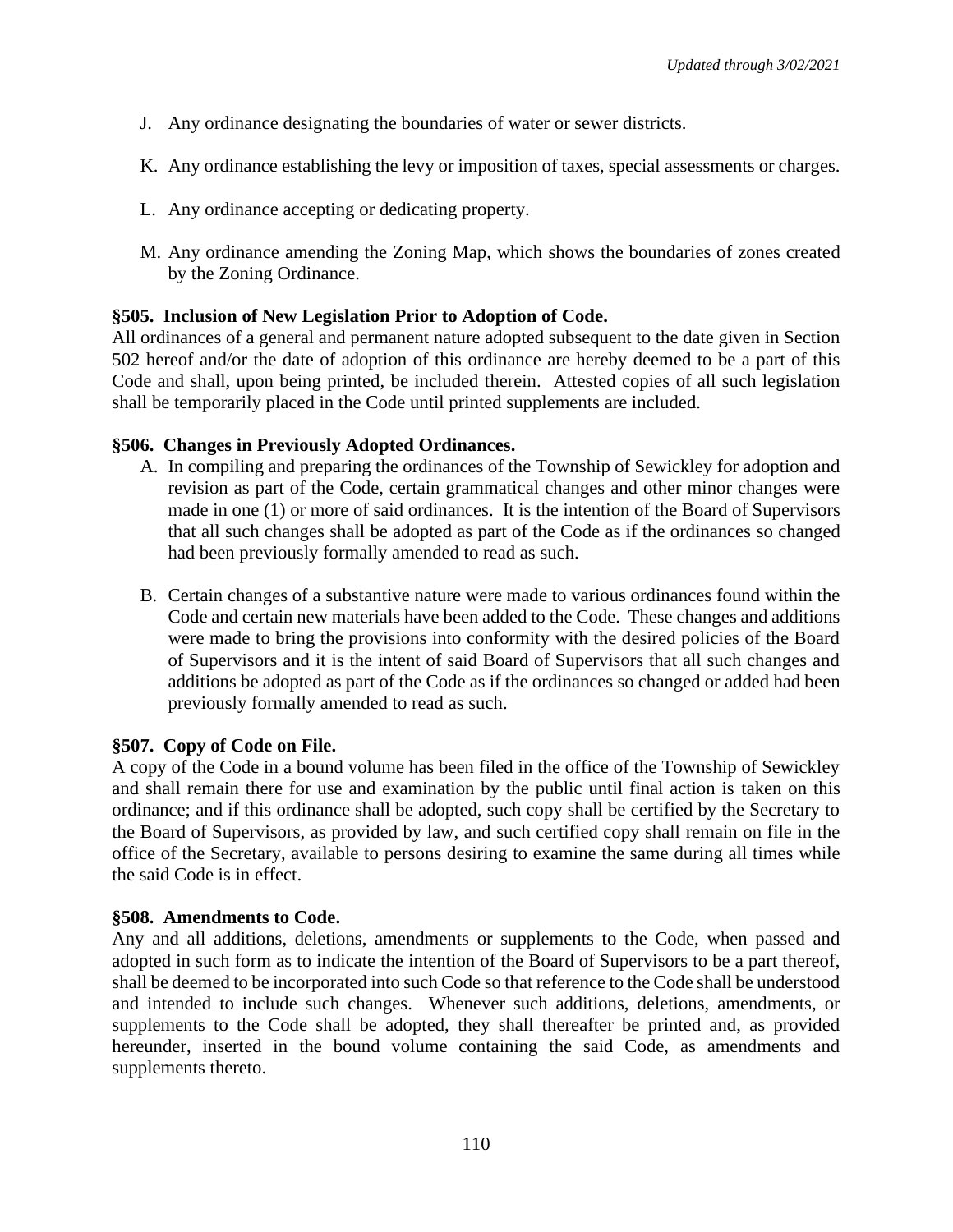## **§509. Code Book to be Kept Up-To-Date.**

It shall be the duty of the Secretary of the Township, or someone authorized and directed by the Secretary, to keep up-to-date the certified copy of the book containing the Code required to be filed in the office of the Secretary for the use of the public. All changes in said Code and all ordinances adopted by the Board of Supervisors subsequent to the effective date of this codification which the Board of Supervisors shall adopt specifically as part of the Code shall, when finally adopted, be included therein by reference until such changes or new ordinances are printed as supplements to said Code book, at which time such supplements shall be inserted therein.

# **§510. Sale of Code Book; Supplements Provided.**

Copies of the book containing the Code may be purchased from the Secretary of the Township upon the payment of a fee to be set by resolution of the Board of Supervisors, who may also arrange, by resolution, for procedures for the periodic supplementation thereof

# **§511. Publication; Filing.**

The Secretary of the Township, pursuant to law, shall cause to be published, in the manner required, a notice of the adoption of this ordinance adopting the Code in a newspaper of general circulation within Sewickley Township. Sufficient copies of the Code shall be maintained in the office of the Secretary for inspection by the public at all times during regular office hours. The enactment and application of this ordinance adopting the Code, coupled with availability of copies of the Code for inspection by the public, shall be deemed, held and considered to be due and legal publication of all provisions of the Code for all purposes.

# **§512. Severability of Code Provisions.**

Each section of the Code and every part of each section is an independent section or part of a section, and the holding of any section or a part thereof to be unconstitutional, void or ineffective for any cause shall not be deemed to affect the validity or constitutionality of any other section or parts thereof.

## **§513. Severability of Ordinance Provisions.**

Each section of this ordinance is an independent section, and the holding of any section or part thereof to be unconstitutional, void or ineffective for any cause shall not be deemed to affect the validity or constitutionality of any other section or parts thereof.

# **§514. Altering or Tampering with Code; Penalties for Violation.**

It shall be unlawful for anyone to improperly change or amend, by additions or deletions, any part or portion of the Code or to alter or tamper with such Code in any manner whatsoever which will cause the law of the Township of Sewickley to be misrepresented thereby. Anyone found by the District Justice to have violated this ordinance shall be subject to a penalty in the form of a fine not to exceed six hundred (\$600.00) dollars, plus all court costs and reasonable attorney's fees incurred by the Township of Sewickley in the enforcement of this ordinance in a summary criminal proceeding.